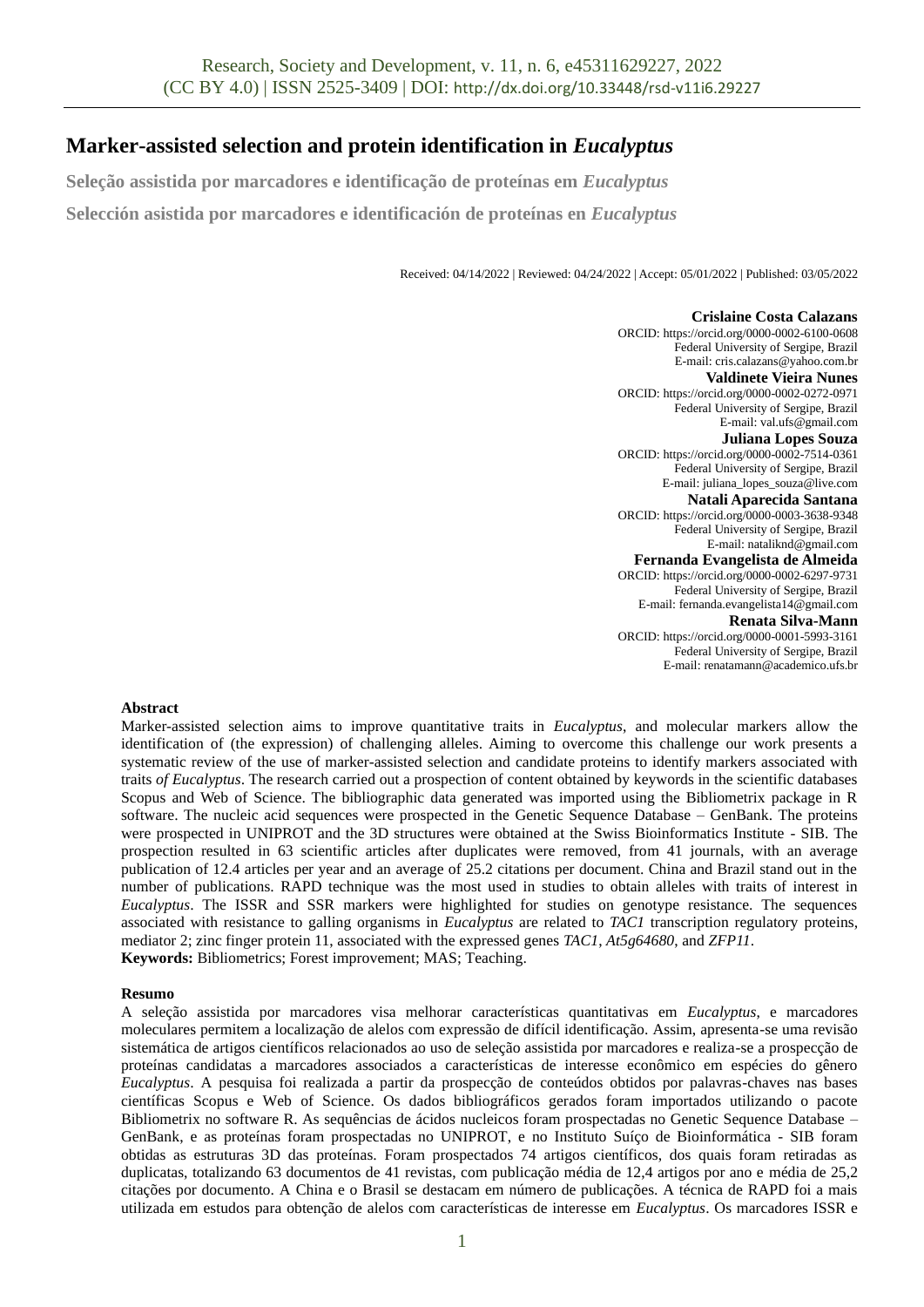SSR foram destaques para genótipos resistentes a pragas e doenças. As sequências associadas a resistência a organismos galhadores em *Eucalyptus* estão relacionadas a proteínas reguladoras de transcrição *TAC1*, proteínas associadas ao mediador 2, proteína de dedo de zinco 11, as quais estão associadas aos genes expressos *TAC1*, *At5g64680* e *ZFP11*.

**Palavras-chave:** Bibliometria; Melhoramento florestal; SAM; Ensino.

#### **Resumen**

La selección asistida por marcadores tiene como objetivo mejorar los rasgos cuantitativos en *Eucalyptus*, y los marcadores moleculares permiten la identificación (la expresión) de alelos desafiantes. Con el objetivo de superar este desafío, nuestro trabajo presenta una revisión sistemática en el uso de selección asistida por marcadores y proteínas candidatas para identificar marcadores asociados con rasgos de *Eucalyptus*. La investigación se llevó a cabo una prospección de contenido obtenido por palabras clave en las bases de datos científicas Scopus y Web of Science. Los datos bibliográficos generados fueron importados utilizando el paquete Bibliometrix en el software R. Las secuencias de ácidos nucleicos fueron prospectadas en la Base de Datos de Secuencias Genéticas – GenBank. Las proteínas fueron prospectadas en UNIPROT y las estructuras 3D fueron obtenidas en el Swiss Bioinformatics Institute - SIB. La prospección resultó en 63 artículos científicos después de la eliminación de duplicados, de 41 revistas, con una publicación promedio de 12,4 artículos por año y un promedio de 25,2 citas por documento. China y Brasil se destacan en el número de publicaciones. La técnica RAPD fue la más utilizada en los estudios para obtener alelos con caracteres de interés en *Eucalyptus*. Se destacaron los marcadores ISSR y SSR para estudios de resistencia de genotipos. Las secuencias asociadas con la resistencia a los organismos irritantes en *Eucalyptus* están relacionadas con las proteínas reguladoras de la transcripción TAC1, mediador 2; proteína con dedos de zinc 11, asociada con los genes expresados TAC1, At5g64680 y ZFP11.

**Palabras clave:** Bibliometría; Mejora forestal; SAM; Enseñanza.

# **1. Introduction**

*Eucalyptus*, Myrtaceae, is one of Australia's most common plant genera, with over 700 species, most of which fall into two of eight subgenera: *Symphyomyrtus* (563 species) and *Eucalyptus* (124 species) (Nicolle, 2019). The species of this genus stand out for providing a greater return in biomass volume when compared to most native species in Brazil, as they have a fast growth rate and, therefore, are species widely used in the productive sector (Samal et al., 2021).

Due to growing environmental and economic pressure, the increase in demand for renewable fuels and products has given prominence to eucalyptus forests, as they represent the most abundant form of biomass in the world, consisting of lignocellulosic material. Also, the residues from this activity have the potential to be used for high yield of cellulose biomass and bioethanol (Jaleta et al., 2016; Trevorah et al., 2018).

In Brazil, there are about four million hectares of planted eucalyptus forest, and the success of these plantations is the result of detailed site selection, the use of intensive cultural practices, the selection of the best species and genotypes, and genetic breeding (Food and Agriculture Organization of the United Nations [FAO], 2021).

Different genotypes must be obtained and selected for genetic tree improvement, whether for increased productivity, tolerance to water restriction, or resistance to pests or diseases. Employing molecular markers is possible to identify loci associated with quantitative traits in different plant species. Molecular markers are divided into biochemical (protein markers) and DNA markers (Viana et al., 2012).

Molecular markers allow the identification of the genome segment related to a phenotype, contributing to genetic variance. These markers have the advantage of discriminating genotypes and assessing the genetic variability existing within and among individuals of the same species and different species (Souza, 2015; Souza et al., 2008). Some examples of DNAbased molecular markers are Restriction Fragment Length Polymorphism (RFLP) (Young & Tanksley, 1989), Amplified Fragment Length Polymorphism (AFLP) (Savelkoul et al., 1999; Silva-Mann et al., 2005), Random Amplified Polymorphic DNA (RAPD) (Williams et al., 1993), Inter Simple Sequence Repeat (ISSR) (Godwin et al., 1997; Ribeiro et al., 2017), Simple Sequence Repeat (SSR) (Pradeep Reddy et al., 2002), Diversity Arrays Technology (DArT) (Jaccoud et al., 2001), and Single Nucleotide Polymorphism (SNP) (Chagné et al., 2007).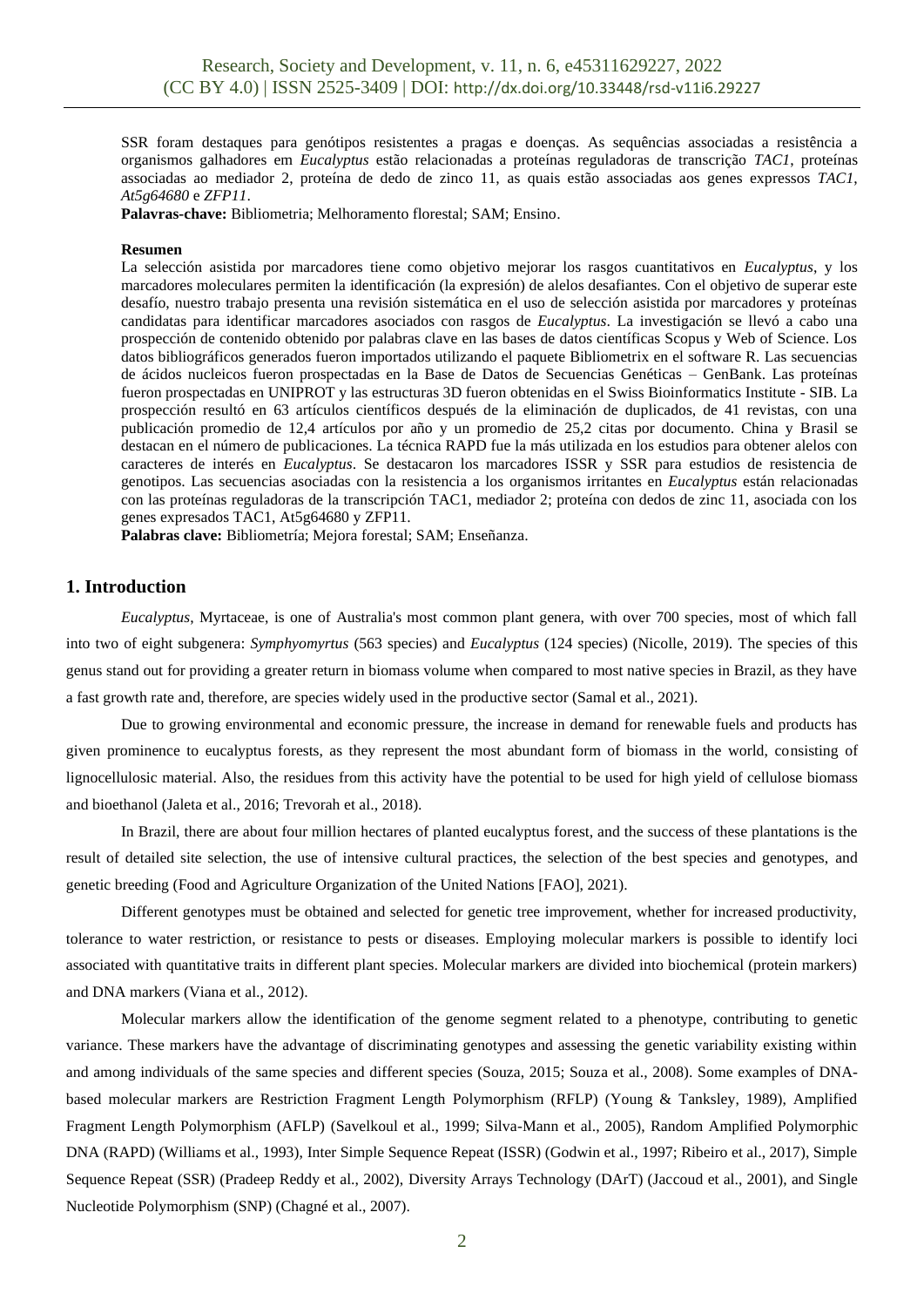The RAPD marker emerged from modifications of the Polymerase Chain Reaction (PCR), a technique that comprises the synthesis of millions of copies of a specific segment of DNA in the presence of the DNA polymerase enzyme. RAPD markers eliminate the need to previously know the sequence to be amplified, and it is mediated at the beginning of amplification by a 10-base nitrogen primer, a randomly amplified DNA polymorphism (Agarwal et al., 2008).

ISSR markers have the advantages of a high degree of polymorphism and reproducibility. It consists of amplifying DNA segments located between two identical microsatellite regions. It uses repeated DNA sequences (SSR) as a single primer in PCR reactions (Kumar et al., 2009) and is a cost-effective technique. DArT is a marker-based on microarray hybridization to genotype hundreds of loci in a single assay, applying to any species with no need for genome knowledge (Sansaloni et al., 2011).

Among the various applications of DNA-based molecular markers, Marker Assisted Selection (SAM) stands out as a method of selecting traits of economic interest based on information from molecular DNA markers. SAM considers the molecular pattern of individuals, that is, the genotype rather than just the phenotype, and is based on mapping and associating markers with genes that control a particular trait of interest (Goetze et al., 2017; Maldonado et al., 2017; 2018). The diverse molecular markers developed for many plant species allow the genetic identification of phenotypic traits using DNA-based approaches, including loci for quantitative traits (Quantitative Trait Toci - QTL), associative mapping (Mapping Association - AM) or Linkage Imbalance (Linkage Disequilibrium - LD) and genomic selection (Zhang et al., 2018).

Therefore, our study aims to investigate the main techniques used in marker-assisted selection for species of the genus *Eucalyptus* and to prospect proteins related to economically relevant traits from molecular data.

#### **2. Methodology**

A review of scientific articles on marker-assisted selection in Eucalyptus was carried out, evaluating publications on the scientific bases Scopus (http://www.scopus.com) and Web of Science (http://www.webofknowledge.com), using the terms: "assisted selection", "markers", "MAS", "Eucalyptus" interspersed by the operators "AND" and "OR" and prospected in the title, abstract and/or keywords of scientific articles published and indexed in the bases until the search date.

Data referring to scientific publications were exported in BibTex format, and the information was extracted and analyzed using the Bibliometrix package of the R software (R Core Team, 2020). The variables were statistically analyzed, and the graphics were generated using the Biblioshiny platform from citation data, scientific collaboration, countries of origin, and keywords. From October 2020 to January 2022, research protocols based on PRISMA (Preferred Reporting Items for Systematic Reviews and Meta-Analyses). The PRISMA Statement and its extensions are a minimal evidence-based set of recommendations designed primarily to encourage transparent and complete communication. This set of guidelines was developed to assist authors and to ensure that all aspects of research are reported accurately and transparently (Sarkis-Onofre et al., 2021). The development of a protocol is an essential component of the systematic review process; it ensures that a systematic review is carefully planned and that what is planned is explicitly documented before the review begins, thus promoting consistent conduct of the review team, accountability, research integrity, and transparency of the eventually completed review (Moher et al., 2015). Therefore, this methodology was applied due to its application of eligibility criteria for the selection of articles. Articles classified in of the following three reasons were excluded:

Article not found

The article does not refer to the object of the study

Article outside the scope of the search, as detailed in Table 1

All articles generated after the search was refined were analyzed in total.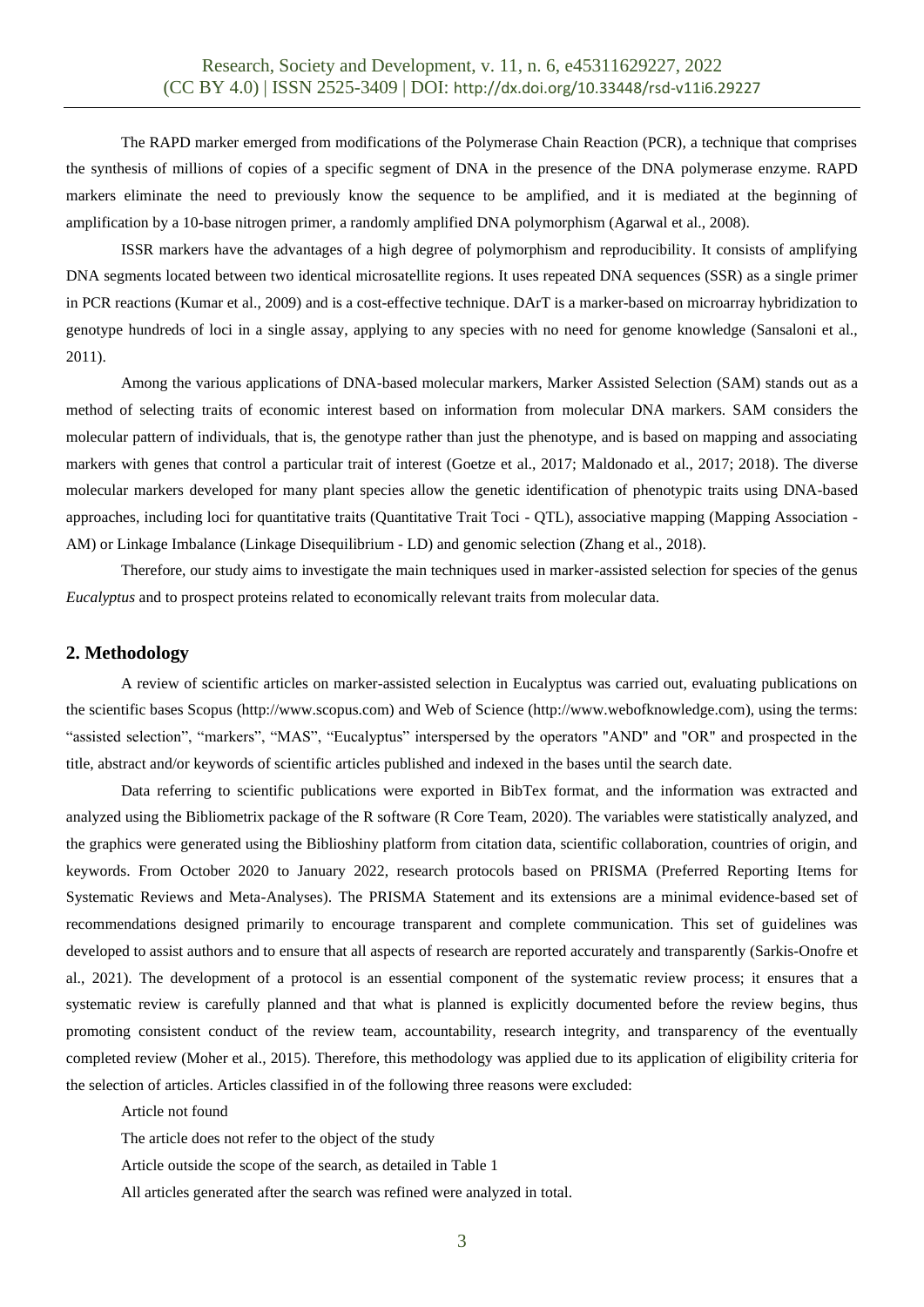| Scientific base | Search protocol                                                                                                                                                          | Chronology    | Reasons for Exclusion                                                                                                               |  |  |
|-----------------|--------------------------------------------------------------------------------------------------------------------------------------------------------------------------|---------------|-------------------------------------------------------------------------------------------------------------------------------------|--|--|
| Scopus          | <b>SEARCH WITHIN (Article title, Abstract, Keywords):</b><br>"assisted selection" AND ("markers" OR "MAS") AND<br>"Eucalyptus" Refined by: PUBLICATION DATE: (All years) |               | (1) article not found:<br>(2) article does not refer to the<br>study organism;<br>(3) article outside the scope of<br>the research. |  |  |
| Web of Science  | TOPIC: "assisted selection" AND ("markers" OR "MAS")<br>AND "Eucalyptus" Refined by: TYPES OF DOCUMENTS:<br>(ARTICLE) AND PUBLICATION DATE: (All years)                  | $1945 - 2022$ |                                                                                                                                     |  |  |
|                 |                                                                                                                                                                          |               |                                                                                                                                     |  |  |

**Table 1.** Eligibility criteria were applied in a bibliometric study involving Marker Assisted Selection.

Source: Authors (2022).

The sequences described in the publications were inserted as entries to identify sequence-related proteins and the relationship with expressed genes, and these nucleotide sequences were obtained in FASTA format. In the protein bank, UNIPROT (https://www.uniprot.org/), sequences in FASTA format were entered as input, and a BLAST was performed to obtain the corresponding proteins. From these proteins in FASTA format, it was possible to associate genes expressed from the model organism *Arabidopsis thaliana* using tblastn. The 3D structures of the proteins were accessed at the Swiss Institute of Bioinformatics—SIB (https://www.sib.swiss). The analysis of the biological profile of gene expression was performed on the e-Plant platform based on the model species *Arabidopsis thaliana* (L.) Heynh (Waese et al., 2017).

# **3. Results and Discussion**

## **3.1 Scientific prospection**

Seventy-four scientific articles from the Scopus (27) and Web of Science (47) databases were prospected. After duplicates were removed there was a total of 63 published documents distributed in 41 journals. As for the exclusion criteria, one article was excluded since it was impossible to find it in its entirety for analysis (reason 1). Twenty-six articles were excluded from the research because they did not deal with the species under study (reason 2); seven documents were excluded because they did not align with the theme (reason 3). There was an average of 12.4 publications per year for the topic in question and 25.2 citations per document. Of the total number of authors, 227 authors, 305 were co-authors, four wrote singleauthored documents, and 223 were multi-author works. An average of 2,787 articles were referenced per year. China and Brazil stand out in publications with 19% and 18% of publications, respectively, followed by Australia (14%), France (13%), and the United States with 8% of the documents surveyed. Figure 1 shows the leading countries in collaboration between researchers, highlighting publications in partnership between researchers from the United States of America (USA) with China, Brazil, Portugal, and Chile.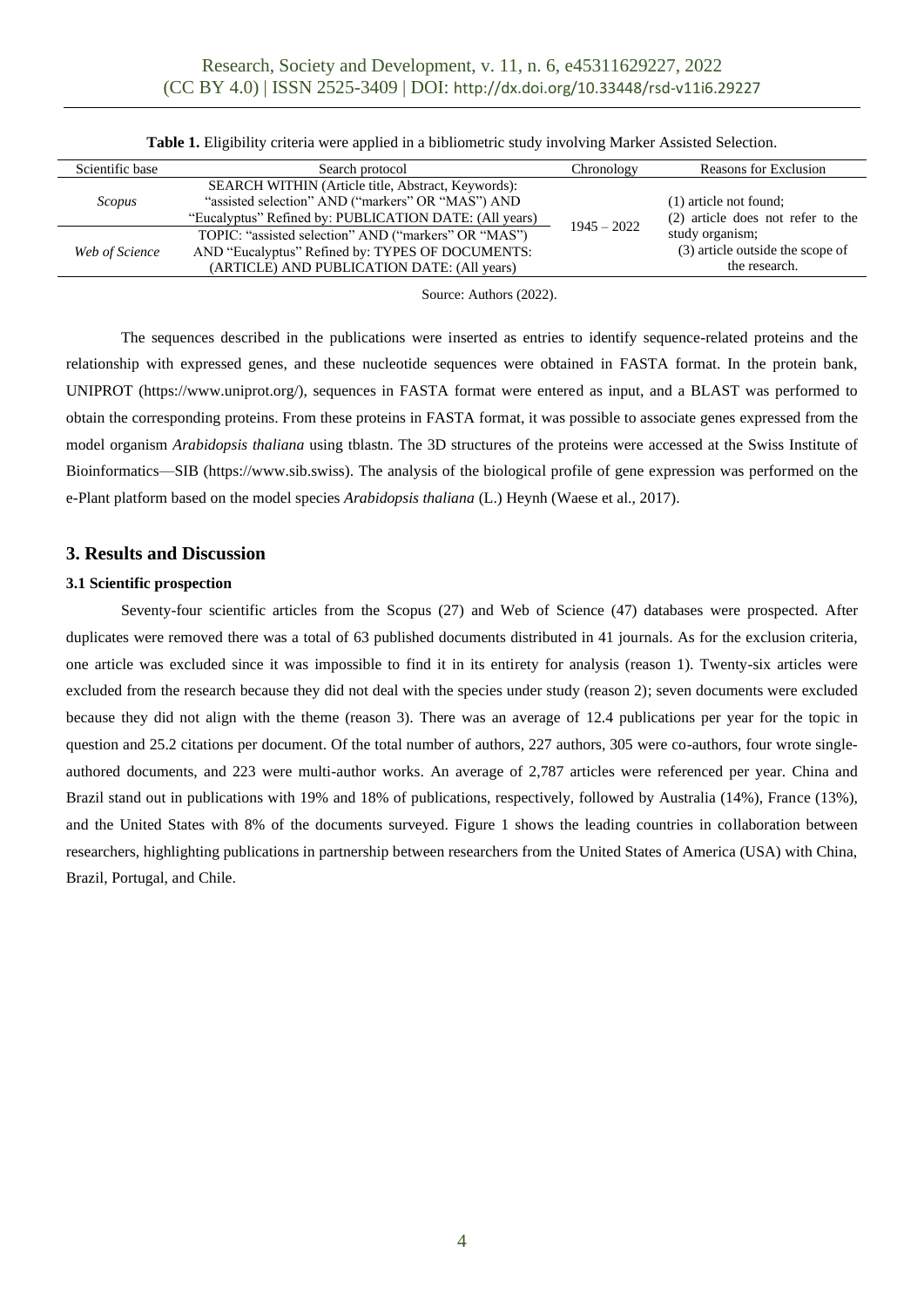

**Figure 1.** Collaboration between countries in many publications from 1945 to 2022.



The Theoretical and Applied Genetics journal was the most cited, followed by Plos One and Tree Genetics and Genomes (Figure 2). Theoretical and Applied Genetics publishes original research and review articles in all critical areas of modern genetics, genomics, and plant biotechnology (Theoretical and Applied Genetics, 2022). The other journals highlighted in the research have a lower contribution in publications and present a publication scope of works in the areas of biotechnology, plant breeding of forest species, or genetics of forest species. The author Siming Gan stood out by developing works to build moderate density molecular maps for the genomes of *Eucalyptus urophylla* S. T. Blake and *Eucalyptus tereticornis* Smith using RAPD markers (Gan et al., 2003). Studies aimed at constructing these maps are essential for detecting quantitative trait loci (QTLs), marker-assisted selection (SAM), and comparative mapping based on the complete genome in *Eucalyptus* breeding programs. Dario Grattapaglia presents himself as one of the forerunners in the combined use of the "pseudo-testcross" mapping strategy and RAPD markers to map quantitative trait loci (QTLs) controlling characteristics related to vegetative propagation in *Eucalyptus* (Grattapaglia et al., 1996; Grattapaglia et al., 2004).

**Figure 2.** Main journals and authors of articles published in the Web of Science and Scopus databases on assisted selection and markers in the *Eucalyptus* genus from 1945 to 2022.



Source: Authors (2022).

In Figure 3, it is possible to observe the main thematic areas of publications related to the use of molecular markers in selecting desired characteristics in *Eucalyptus*. The terms in evidence were: "*Eucalyptus grandis*" (7%), "*Eucalyptus*" (6%), "pseudo-testcross" (6%), "identification" (5%), "growth" (4%), and "RAPD markers" and "quantitative trait loci" (3%).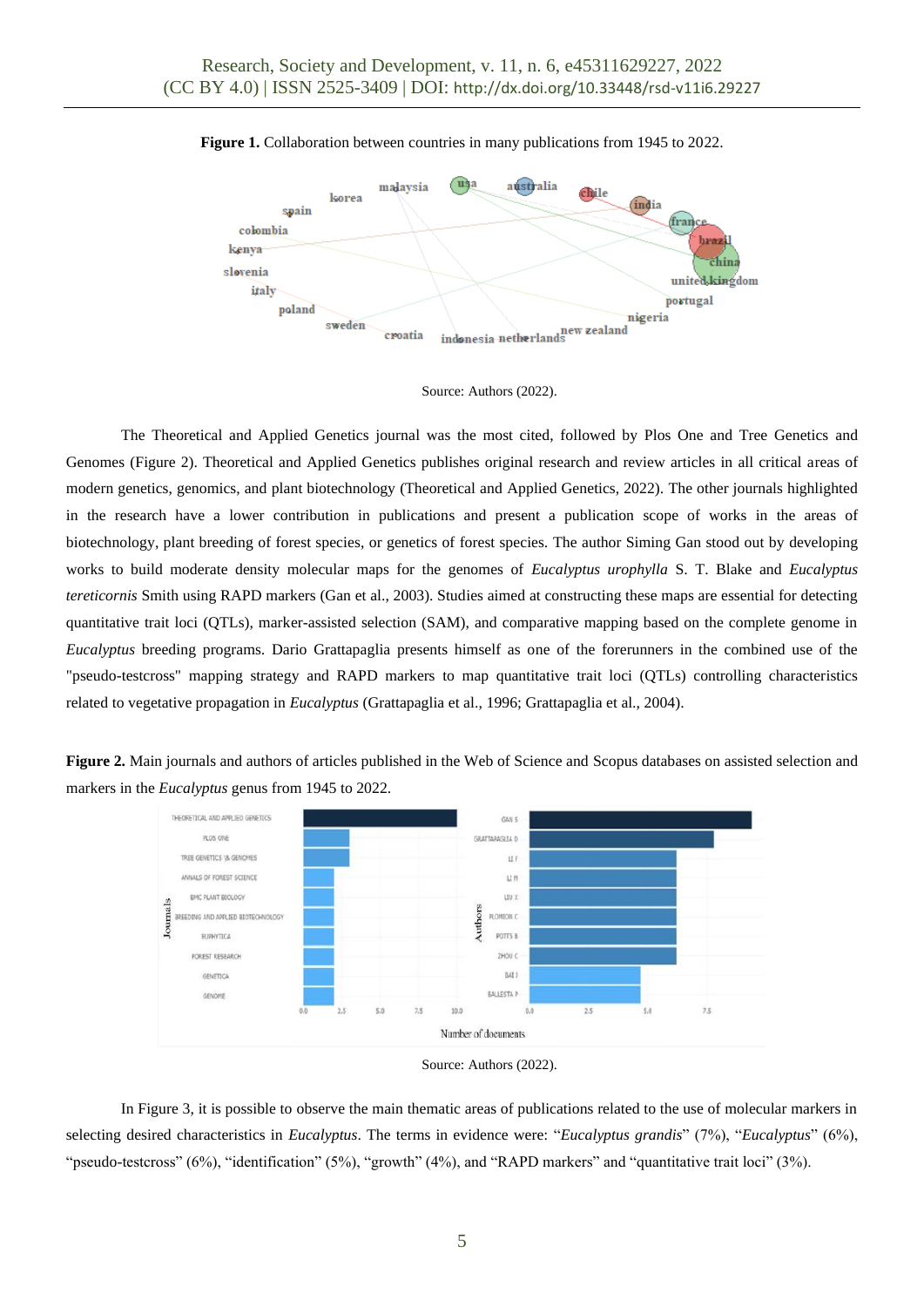**Figure 3.** Main thematic areas of articles published in the Web of Science and Scopus databases on assisted selection and markers in the *Eucalyptus* genus from 1945 to 2022.

|          | eucalyptus-grandis identification<br>20<br>7% | 14<br>5%                      | linkage map<br>31<br>3%                    | traits<br>5<br>6<br>2%           |          | aflp<br>2%                            |    | construction<br>2% |                                     | 5<br>2% |                                          | genetic-linkage map<br>diversity<br>2% |                    |  |
|----------|-----------------------------------------------|-------------------------------|--------------------------------------------|----------------------------------|----------|---------------------------------------|----|--------------------|-------------------------------------|---------|------------------------------------------|----------------------------------------|--------------------|--|
|          |                                               |                               | selection<br>3%                            | genetics loci<br>5<br>2%         | 4<br>1%  |                                       | ÷  |                    | polymorphisms<br>1%                 |         | population<br>1%                         | 1%                                     | resistance         |  |
|          | eucalyptus<br>17<br>6%                        | <b>growth</b><br>10<br>4%     | linkage maps                               | grandis<br>5<br>2%               | īs.      | wood properties                       |    | candidate gener    | dieses resistance<br>1%<br>globulus |         | eucalystus nitera<br>is.<br>heritability |                                        |                    |  |
|          |                                               | quantitative trait loci<br>3% | 3%<br>loblolly-pine                        | markers<br>5                     | 1%<br>1% | aided selection<br>assisted selection |    | expression         | 1%<br>inheritance                   |         | 1%<br>maps                               | 1.56                                   | authors' and great |  |
| 15<br>6% | pseudo-testcross                              | rapd markers<br>9<br>3%       | 6<br>2%<br>marker-assisted selection<br>2% | 2%<br>microsatellite<br>15<br>2% | 1%       | 1%<br>biodiversity<br>1%              |    | forest tree        | 1%<br>linkage<br>1%                 |         | $1\%$<br>pinus-taeda l<br>1%             |                                        | gtls               |  |
|          |                                               |                               |                                            |                                  | з<br>1%  | biosynthesis                          | 1% | forestry           | map<br>3<br>1%                      |         | atl<br>ś.<br>1%                          |                                        | 1%                 |  |

#### Source: Authors (2022).

The more significant number of publications containing the term "*Eucalyptus grandis*" may be related to the importance of the work entitled "The genome of *Eucalyptus grandis*" with the participation of the author Grattapaglia, which describes the genome of *E. grandis* and is the first reference to the order Myrtales (Naidoo et al., 2014), published in Nature in 2014 and cited in 539 articles.

AFLP markers are cited in works that combine the pseudo-testcross strategy used to generate genetic maps in clones of different *Eucalyptus* species (Marques et al., 1999). The use of the AFLP marker was also reported in evaluating wood quality components in the selection of genotypes (Arcade et al., 2002).

Quantitative trait loci at different ages are of particular interest in tree breeding programs. Essential practices for marker-assisted selection have been reported to identify genetic associations for growth in *Eucalyptus* using SSR markers (Maldonado et al., 2018). From the association of terms in a dendrogram, it was possible to identify the formation of three main groups: green, blue, and red. The red group is divided into subgroups, composing study themes (Figure 4).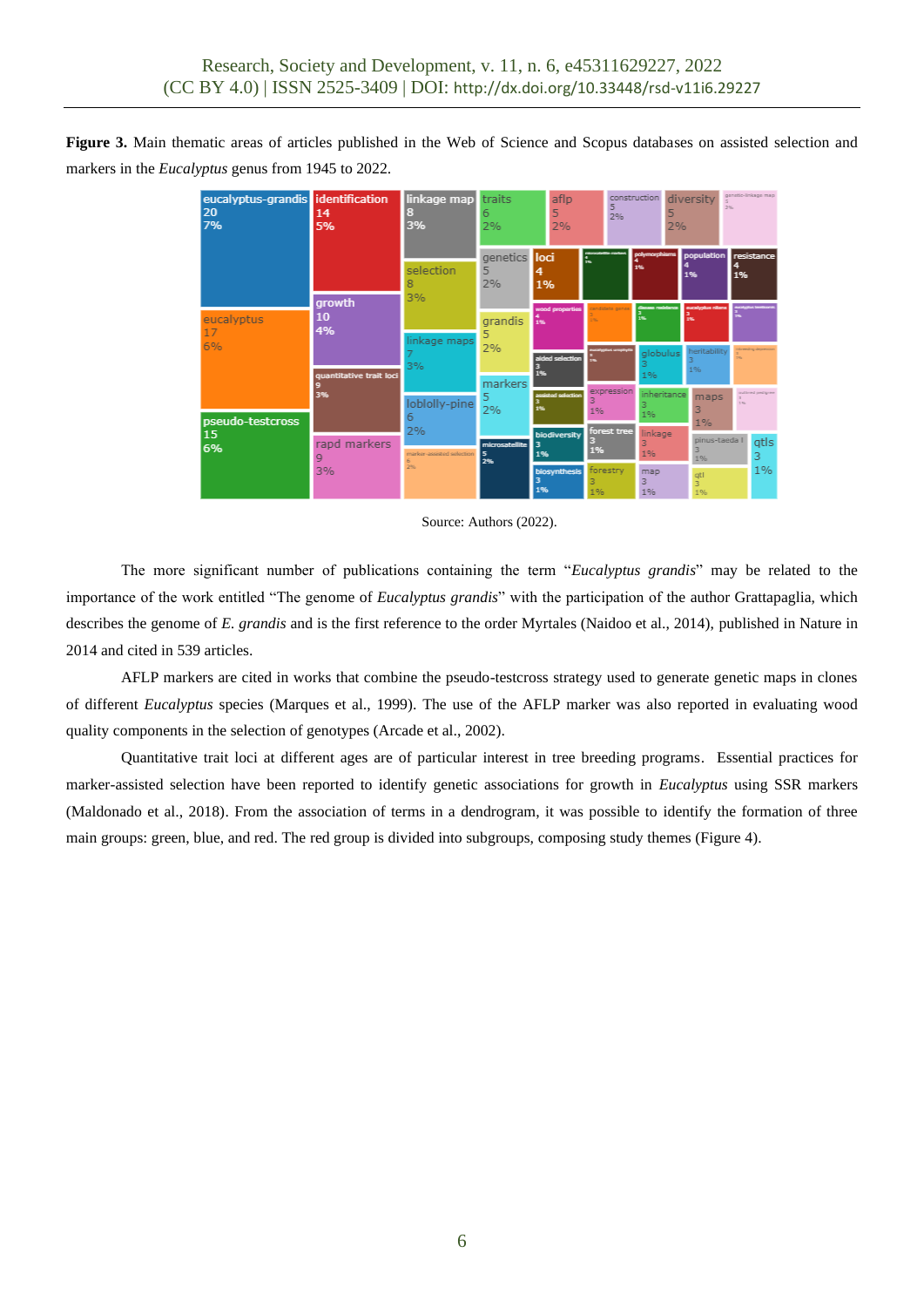**Figure 4.** Dendrogram formed from the most frequent terms in articles searching for marker-assisted selection in *Eucalyptus* from 1945 to 2022.





The subgroups characterize the application of technologies aimed at the use of markers for (1) identification of resistance to diseases - "linkage maps", "resistance", "AFLP", "etic-linkage map", "construction", " RFLP", "RAPD markers", "*Eucalyptus grandis*", "pseudo-testcross"; (2) Map construction and QTL detection – "identification", "Qualitative trait loci", "linkage map", "traits", "map", "loci", "selection", "loblolly-pine", "QTL "; (3) Vegetative growth, wood properties and genetic diversity – "wood", "growth", "genetics", "wood properties", "diversity", "grandis".

The ISSR and SSR markers allowed the identification of information about the genetic control of resistance in plants and have great potential in detecting resistance alleles to pests and diseases in *Eucalyptus*. Cited markers differentiated plants that showed higher and lower tolerance to pests and diseases, showing that selection assisted by molecular markers can be a viable alternative for breeders (Gomes et al., 2019; Zhang et al., 2018).

With SAM, important advances were made in forest selection and tree improvement, especially in *Eucalyptus* breeding programs, according to the results observed in the literature. This technique allows for efficiency in the genotype selection process, eliminating the influence of the environment on the expression of the characteristics of interest (Gomes et al., 2019). This is because predictions are more accurate for traits controlled by a few quantitative trait loci (QTLs), which control a relatively large proportion of the phenotypic variation (Lee et al., 2017).

Early flowering and abundance of flowers have long been considered desirable traits in *Eucalyptus* breeding programs. Eucalyptus *cladocalyx* flowers provide a source of nectar for honey production in arid ecosystems (Contreras-Soto, Ballesta, Ruiz, & Mora, 2016). Single sequence repeat (SSR) markers have been associated with early flowering in *Eucalyptus* (Thamarus et al., 2002; Farro et al., 2013). Three *loci* associated with early flowering were identified associated with ISSR markers linked to early flowering and flower abundance of *E*. *cladocalyx*, accounting for 10-16% of the phenotypic variation, while two *loci* were responsible for 11-13% of the phenotypic variation in flowering intensity (Contreras-Soto et al., 2016).

Identifying genomic regions associated with complex traits can contribute to increasing the efficiency of small-scale breeding programs. Six significant genomic regions can be used as selection criteria for a genetic improvement of more than one trait (growth, flowering, and survival traits) (Ballesta et al., 2015). In identifying genes associated with disease resistance, an effective strategy is the mapping of many codominant multi-allelic microsatellite markers (SSR). The Embra125 marker has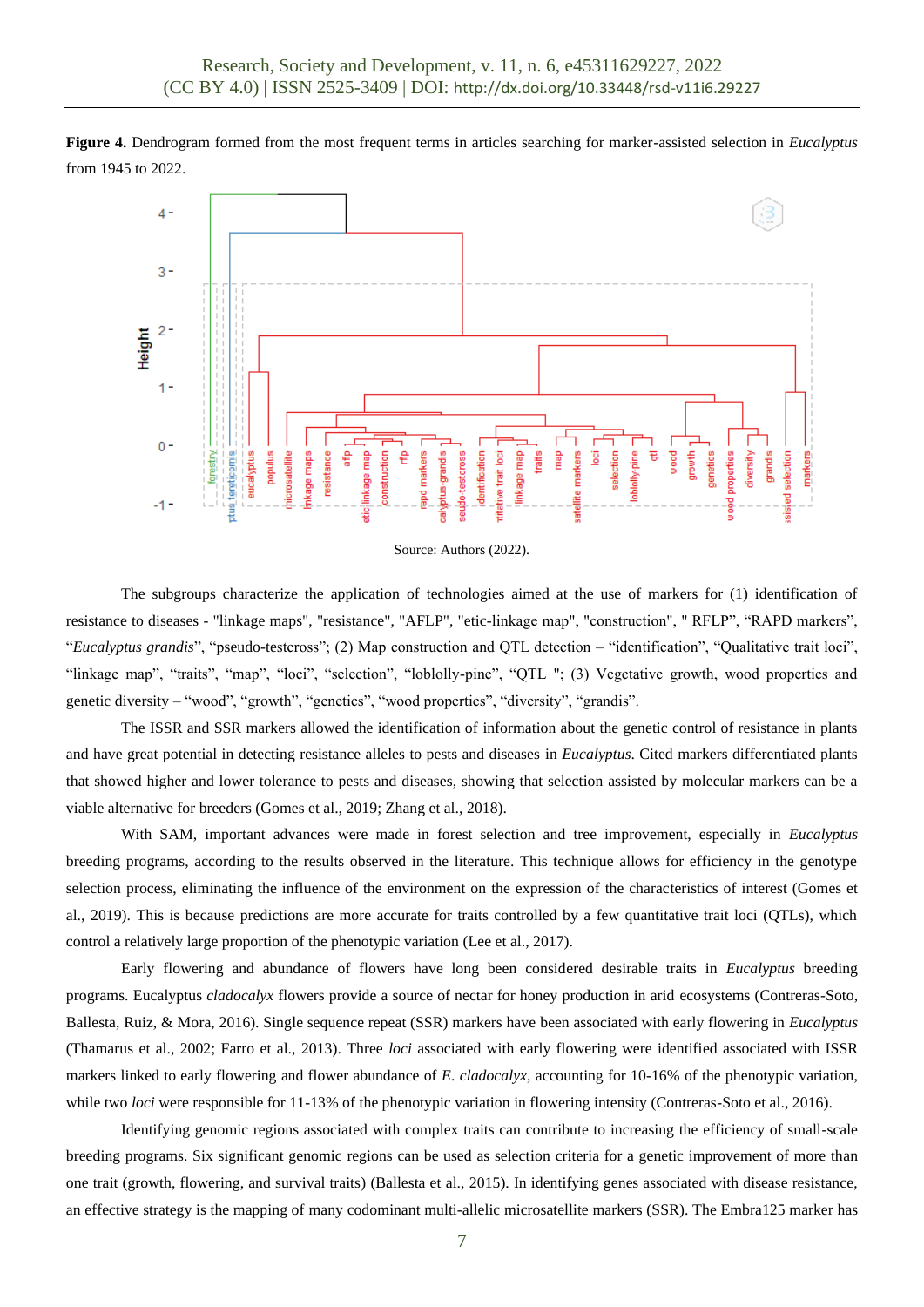potential use in assisted selection, with a consequent increase in efficiency during the selection of rust-resistant genotypes in *Eucalyptus* (Rosado et al., 2010).

Genomic *loci* associated with resistance to gall-inducing insects were identified for the first time in plants and provide a valuable contribution to the understanding of the genetic basis underlying plant resistance to gall wasps. Seven SSR markers were associated with resistance to *Leptocybe invasa* in *E*. *grandis*, of which four associations were verified in *E*. *tereticornis*. Five SSR markers are homologous to known genes or predicted proteins of the seven significant *loci* detected in *E*. *grandis* (Zhang et al., 2018). C2H2 zinc proteins are one of the most prominent families of transcription factors in plants and have been found to participate in several signal transduction pathways, including pathogen defense and stress responses. Another protein is protein tyrosine phosphatase which functions as an inducer of dose-dependent mitotic progression (UNIPROT, 2022).

Linkage disequilibrium (LD) mapping can be used to identify alleles associated with characteristics of wood quality in forest populations. Depending on the extent of the LD, it is possible to identify alleles in candidate genes associated with a trait. In *Eucalyptus nitens* the *CCR* gene, an essential gene of the lignin pathway, affects the physical properties of the secondary cell wall, such as rigidity and strength (Thumma et al., 2005). Maps for *E*. *globulus* demonstrated specific genes and ESTs responsible for lignin production, cell wall formation, flowering, and cambium development used for QTL mapping of wood, fiber, and floral traits. Maps based on the segregation of codominant *loci* are transferable to other eucalyptus species and provide a basis for investigating genome organization and evolution in the genus (Thamarus et al., 2002).

*E*. *cladocalyx* at different ages were studied to identify stable marker-trait associations for growth in 47 half-sib families. Using the SSR, *EMBRA32*, *EMBRA191*, and *EMBRA208* markers, a significant association was found between height and Diameter at Breast Height (DBH) (Maldonado et al., 2018). RAPD markers are used to detect traits related to the wood quality and growth in *E*. *grandis* x *E*. *urophylla* hybrids (Rocha et al., 2007) and anomalies related to morphological characteristics such as branching, reduced height, smaller and asymmetrical leaves, and deleterious recessive leaf shape of seedlings in *E. grandis* (Fuchs et al., 2015). Although RAPD markers have been used in many studies involving gene mapping to genetically characterize *Eucalyptus* species with technological advances, the use of this marker is no longer recommended for this type of analysis. The DArT marker combined with next-generation sequencing technologies (NGS) generates linkage maps of *Eucalyptus* as a reference genome showing promising results (Sansaloni et al., 2011). This marker can be used in comparative genomic studies, characterize targeted genes, and help with selection in *Eucalyptus* and related taxa (Li et al., 2015).

#### **3.2 Identification of proteins and associations from molecular data**

The genomic resources developed for the cultivation of *Eucalyptus* accelerated its use in the breeding programs by selection assisted by markers, leading to the availability of improved hybrids worldwide. Table 2 shows compiled information on the main markers used to identify characteristics of economic importance in *Eucalyptus*.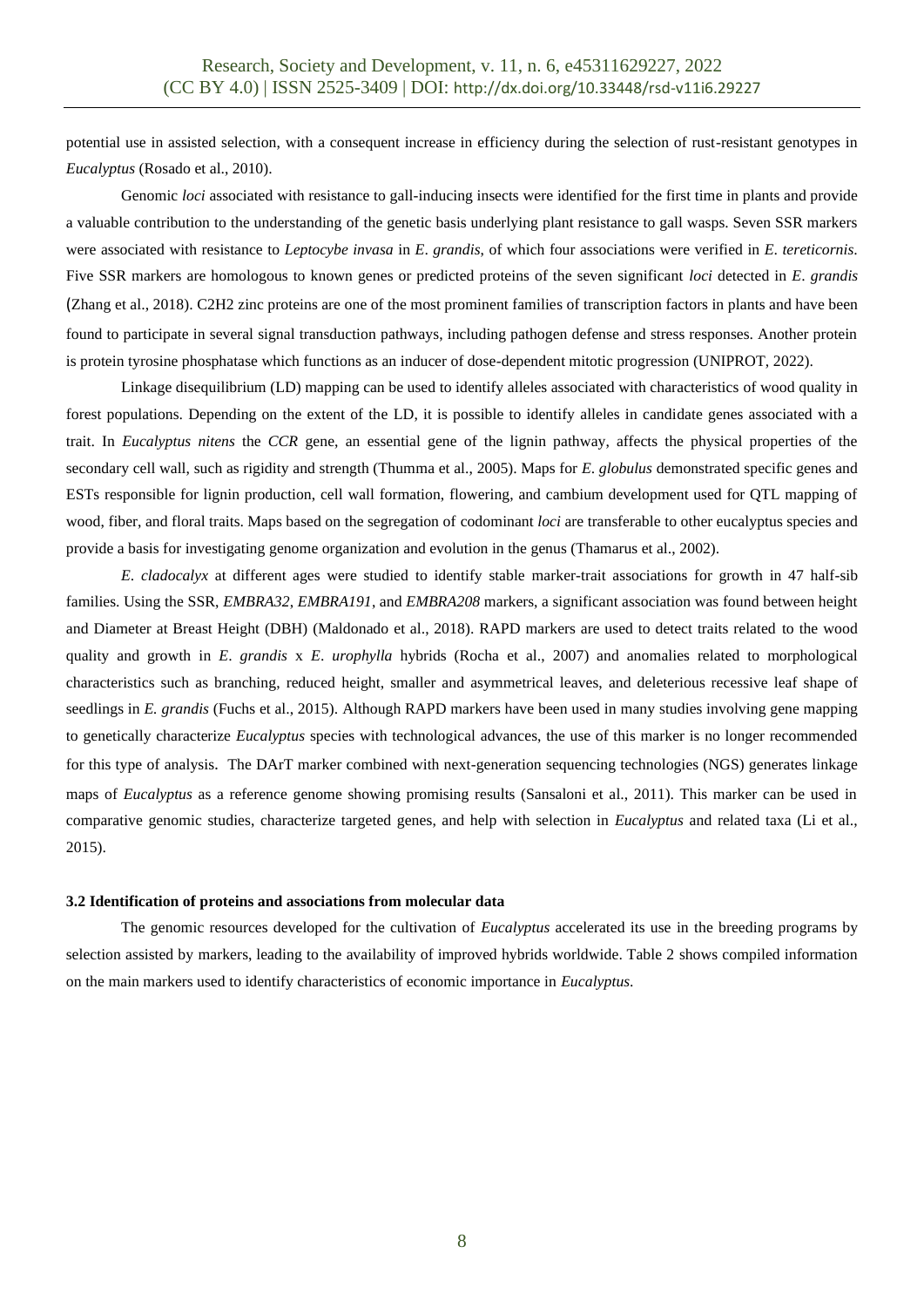| Traits                                        | <b>Markers</b>                                                                | Genes                                                                                                                                                                                                                                     | Species                                                                                                                                                                                   | References                                                                                                                                                                                                                                                                                                    |
|-----------------------------------------------|-------------------------------------------------------------------------------|-------------------------------------------------------------------------------------------------------------------------------------------------------------------------------------------------------------------------------------------|-------------------------------------------------------------------------------------------------------------------------------------------------------------------------------------------|---------------------------------------------------------------------------------------------------------------------------------------------------------------------------------------------------------------------------------------------------------------------------------------------------------------|
| Flowering and<br>fruiting                     | <b>SSR</b><br><b>ISSR</b>                                                     | ISO1-970, ISO1-500, RCA7-890,<br>RCA7-110                                                                                                                                                                                                 | Eucalyptus cladocalyx<br>F.Muell E. globulus Labill<br>Eucalyptus spp.                                                                                                                    | Thamarus et al. (2002); Farro et al.<br>(2013); Ballesta et al. (2015)<br>Contreras-Soto et al. (2016);                                                                                                                                                                                                       |
| Disease resistance                            | <b>ISSR</b><br><b>SSR</b>                                                     | UBC807, UBC808, UB823,<br>UBC834, UBC855, UBC866,<br><b>UBC873, UBC890</b><br>EMBRA125, EMBRA181,<br>EMBRA227, EMBRA333,<br>EMBRA321, EUCESSR0930,<br>EUCeSSR479, EUCeSSR683                                                              | Eucalyptus spp.                                                                                                                                                                           | Rosado et al. (2010);<br>Zhang et al. (2018); Gomes et al.<br>(2019)                                                                                                                                                                                                                                          |
| Construction of<br>molecular maps             | <b>RAPD</b>                                                                   |                                                                                                                                                                                                                                           | E. urophylla S.T.Blake e E.<br>tereticornis Sm.                                                                                                                                           | Gan et al. (2003)                                                                                                                                                                                                                                                                                             |
| Genetic diversity                             | <b>SSR</b>                                                                    | EMBRA158, EMBRA91,<br>EMBRA70, EMBRA208,<br>EMBRA155, EMBRA127,<br>EMBRA56, EMBRA11,<br>EMBRA4                                                                                                                                            | E. cladocalyx F.Muell                                                                                                                                                                     | Mora, Arriagada, Ballesta and<br>Ruiz (2017)                                                                                                                                                                                                                                                                  |
| Vegetative<br>propagation/<br>wood properties | <b>RAPD</b><br><b>SSR</b><br>DArT<br><b>AFLP</b><br><b>SRR</b><br><b>RFLP</b> | PIL18-1, PIL26-1, PIL26-6,<br>PIL38-6, HDR18, HDR26,<br>HDR38, HDR18-8, HDR26-8,<br>HDR26-1, HDR38-1, VIG26-1,<br>VIG38-1, VIG26-5, EMBRA 40,<br>EMBRA195, EMBRA 207, CRC<br>47, EMBRA125, EMBRA1071,<br>EMBRA1656, EMBRA208,<br>EMBRA191 | E. grandis W.Hill, E.<br>urophylla S.T.Blake, E.<br>tereticornis Sm., E.<br>camaldulensis Dehnh., E.<br>cladocalyx F.Muell, E.<br>globulus Labill, Eucalyptus<br>spp., E. globulus Labill | Verhaegen et al. (1997); Marques<br>et al, (1999); Thamarus et al.<br>(2002); Thamarus et al. (2004);<br>Thumma et al. (2005); Freeman,<br>Whittock, Potts and Vaillancourt<br>(2009); Freeman et al. (2013);<br>Shanmugapriya, Bachpai, Ganesan<br>and Yasodha (2015); Li (2015);<br>Maldonado et al. (2018) |
| Identification of<br>anomalies                | <b>RAPD</b>                                                                   | PR10, BETV1                                                                                                                                                                                                                               | E. grandis W.Hill                                                                                                                                                                         | Fuchs et al. (2015)                                                                                                                                                                                                                                                                                           |

## **Table 2.** Molecular markers in *Eucalyptus*. Characteristics, markers, genes, species, and references.

Source: Authors (2022).

The RAPD technique was the most used in studies to obtain alleles in *Eucalyptus*. The ISSR and SSR markers were highlighted in studies to detect pest and disease-resistant genotypes. A preference for ISSR markers was observed, limiting itself to the study of disease-response-related primers. ISSR markers present promising results for molecular analysis as they align in specific regions of the genome (Inter *loci* SSR), and DNA segments are amplified by simple reactions, producing a reproductive pattern of amplified fragments (Domingues et al., 2017). In Table 3 are presented ISSR primers used in disease resistance studies in *Eucalyptus*.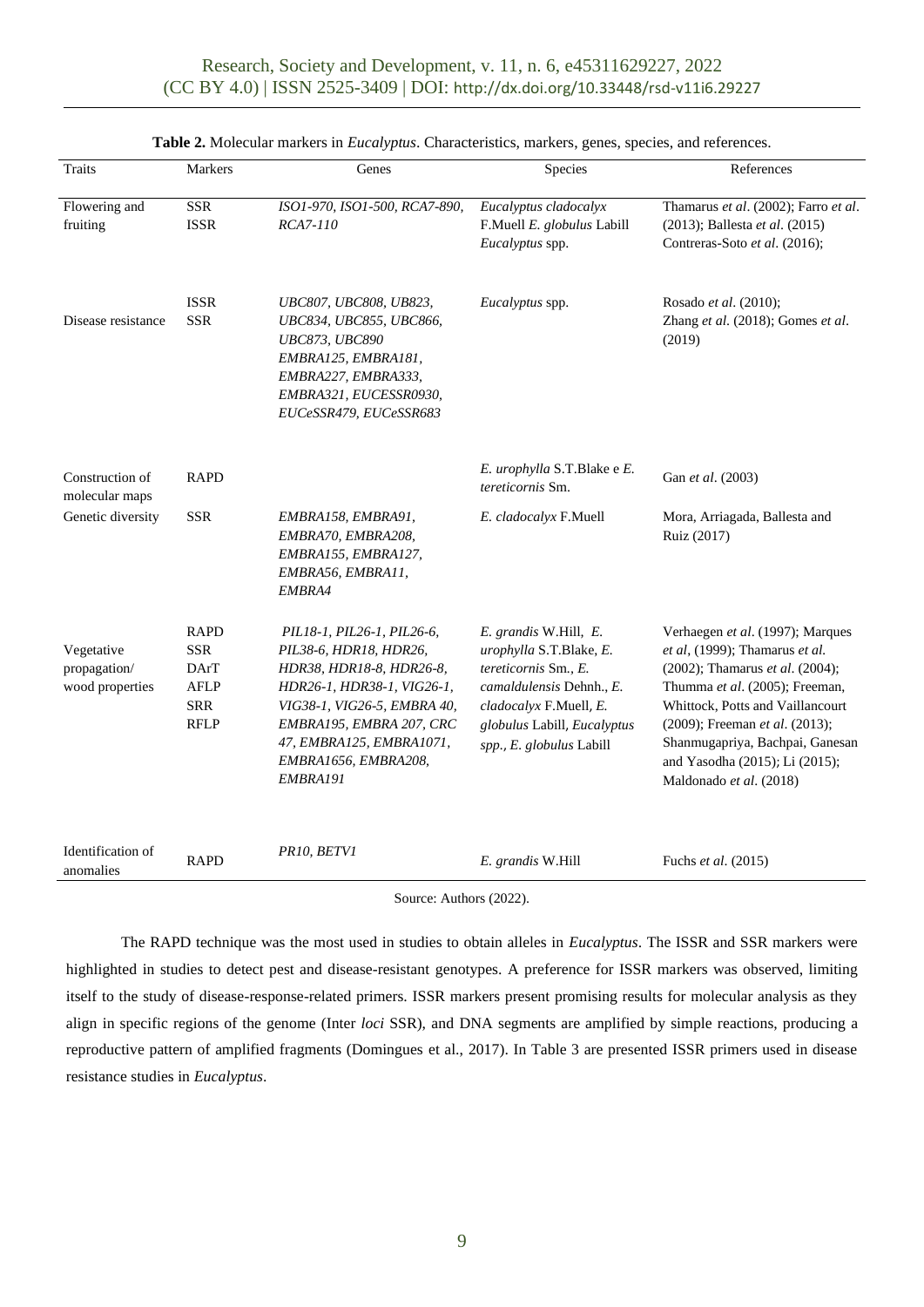| Primer         | Sequences                  | $TA$ ( $^{\circ}C$ ) |
|----------------|----------------------------|----------------------|
| <b>UBC807</b>  | $(AG)_{8}T$                | 43                   |
| <b>UBC 808</b> | $(AG)_{8}C$                | 47                   |
| <b>UBC823</b>  | $(TC)_{8}C$                | 52                   |
| <b>UB 834</b>  | $(AG)_{8}YT$               | 47                   |
| <b>UBC855</b>  | (AC) <sub>8</sub> YT       | 50                   |
| <b>UBC866</b>  | $C(TCC)$ <sub>5</sub> $TC$ | 55                   |
| <b>UBC873</b>  | $(GACA)_4$                 | 52                   |
| <b>UBC890</b>  | $VHV(GT)$ 7                | 56                   |
|                |                            |                      |

**Table 3.** ISSR primers used in plant disease resistance studies in *Eucalyptus*. Primer, sequences, annealing temperature (TA).

Source: Authors (2022).

However, SSR markers were used to identify genomic *loci* in *Eucalyptus*, the genes Embra333, EUCeSSR0930, Embra321, which are related to the response *Leptocybe invasa* attack (Zhang et al., 2018) are homologous to the known genes *AT1G14410*, *AT2G42410* and *AT5G64680*. The original sequences of these genes were obtained and searched in BlastX against the NCBI non-redundant protein database to obtain predicted proteins. the three-dimensional structures of proteins with functions related to gall wasp resistance in *Eucalyptus* were verified at the Swiss Institute of Bioinformatics (SIB) (Figure 5). The sequences associated with resistance to galling organisms in *Eucalyptus* were: TAC1, At5g64680, and ZFP11. Moreover, have genes expressed in the model species *Arabidopsis thaliana* (L.) Heynh, respectively: *AT5G64680*, *AT1G14410*, *AT2G42410*.

**Figure 5.** Three-dimensional structure of proteins related to resistance to galling organisms obtained by homology with *Eucalyptus grandis*. A. TAC1; B. At5g64680; 2. C. ZFP11.



Source: Swiss Institute of Bioinformatics [SIB] (2022).

In plants with overexpression of *ZFP11*, the likely transcription factor can regulate cell division and growth, have abnormal leaf morphology, early flowering, and most plants are sterile. Proteins that bind to RNA and that can regulate gene expression were preliminarily characterized. The zinc finger domain presents a highly conserved arrangement of cysteines and histidine,  $C-x(8)-Cx(5)-Cx(3)-H$ , belonging to the C3H1 type of zinc fingers that is conserved and interacts with mRNAs, preferentially in the 3' untranslated region (HALL, 2005).

The expression levels of the *AT1G14410*, *AT2G42410*, and *AT5G64680* genes and the chromosomal location were obtained in e-Plant and are presented in Figure 6. e-Plant allows us to visualize the natural connections between DNA sequences and, natural variation (polymorphisms), molecular structures, protein-protein interactions, and gene expression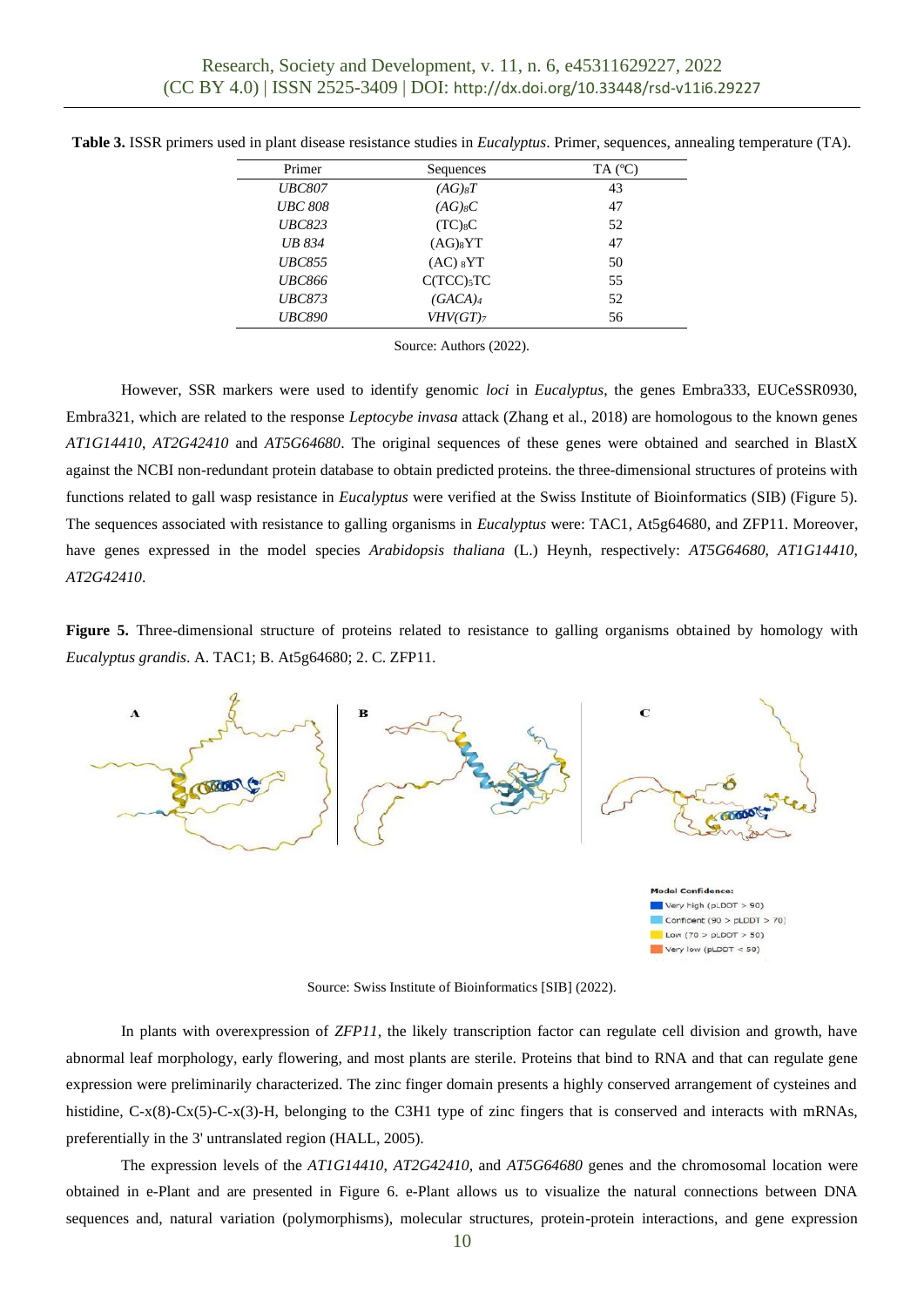patterns by combining multiple data visualization tools with a user interface (WAESE et al., 2017).





Source: e-Plant (2022).

Based on the expression levels of the prospected genes, there is a pattern of similarity both in the expression levels at the leaf level and at the cell and subcellular levels. The *AT1G14410* gene is located on chromosome 1, *AT2G42410* on chromosome 2, and *AT5G64680* on chromosome 5. The zinc finger is one of the most abundant structural motifs involved in the interaction between nucleic acids and proteins. Zinc finger proteins are involved in several aspects of gene regulation (Laity et al., 2001). Zinc finger domains (ZnFs) are common, relatively small protein motifs that fold around one or more zinc ions. In addition to their role as a DNA binding module, ZnFs have been shown to mediate protein: protein and protein: lipid interactions. This small zinc-binding domain, often found in clusters containing different binding specificities, can facilitate multiple intermolecular interactions between nucleic acids and proteins (Matthews & Sunde, 2002).

#### **4. Conclusion**

The RAPD technique was the most used in studies to obtain alleles with characteristics of interest in *Eucalyptus*. The vital role of these markers is related to their random amplification that could flank regions of genes to express proteins potentially useful for SAM.

The ISSR and SSR markers were highlighted in studies to identify pest and disease-resistant genotypes. As codominant markers, it is possible to detect very informative alleles and detect hybrids in crossings.

The candidate genes associated with resistance to galling organisms in *Eucalyptus* can be evaluated by transcriptional regulatory proteins TAC1, proteins associated with mediator 2, zinc finger protein 11, and the expressed genes *TAC1*, *At5g64680*, and *ZFP11*.

The evidence observed in data mining in this article open frameworks. As perspectives for future studies, it can be elected research to support the comparative framework to study new hybrid combinations.

We emphasize the sine qua non-importance to carry out studies like this in the frame to define strategies to access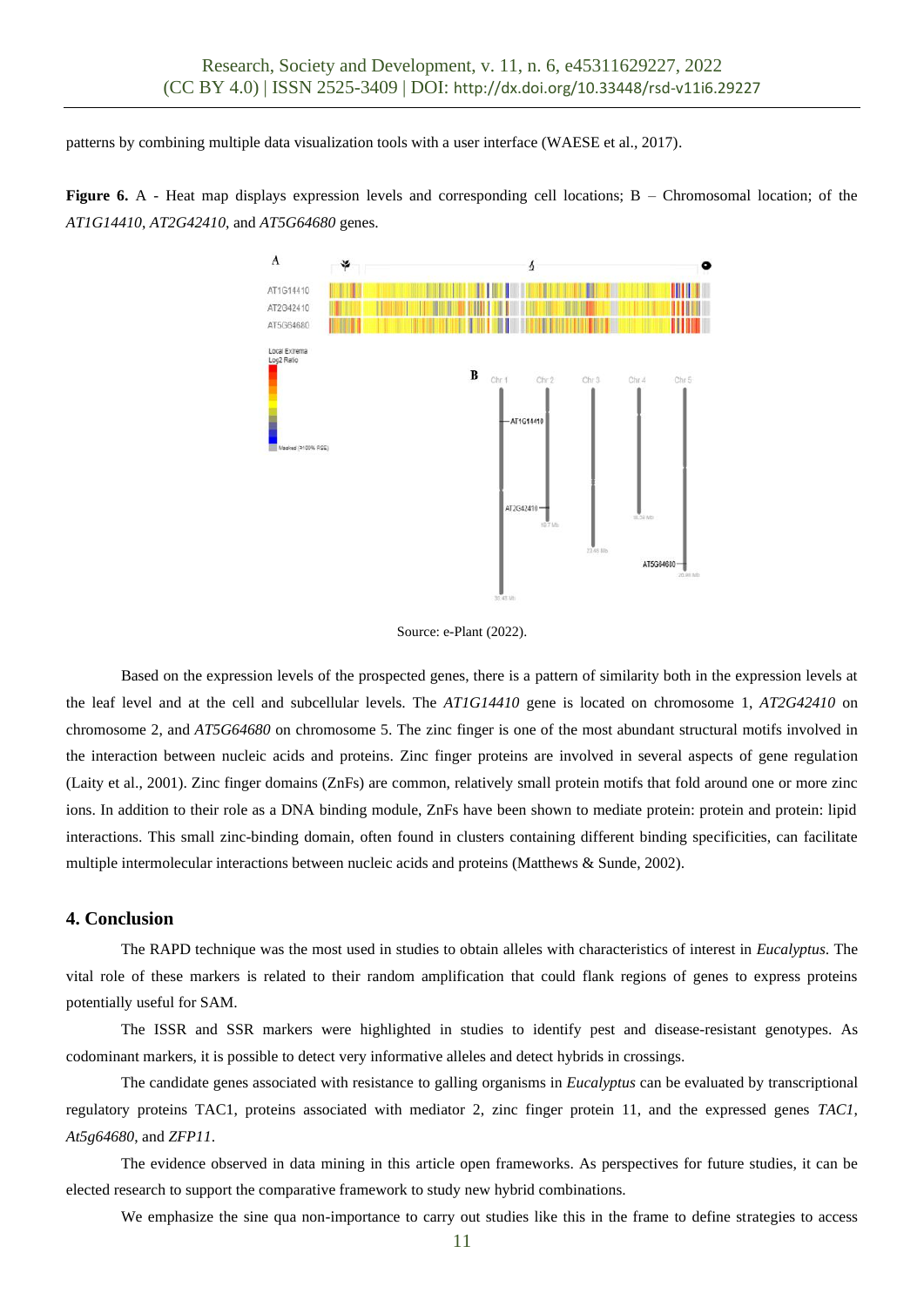techniques to establish very robust studies, mainly in species like *Eucalyptus* aiming for improvements in breeding programs.

Also, the development of new research focusing on bioinformatics tools is suggested to expand and improve studies

with different marker-assisted selection techniques.

# **References**

Agarwal, M., Shrivastava, N., & Padh, H. (2008). Advances in molecular marker techniques and their applications in plant sciences. *Plant Cell Reports, 27*(4), 617-631[. https://doi.org/10.1007/s00299-008-0507-z](https://doi.org/10.1007/s00299-008-0507-z)

Arcade, A., Faivre-Rampant, P., Pâques, L. E., & Prat, D. (2002). Localisation of genomic regions controlling microdensitometric parameters of wood characteristics in hybrid larches. *Annals of Forest Science*, *59*(5-6), 607-615[. https://doi.org/10.1051/forest:2002046](https://doi.org/10.1051/forest:2002046)

Ballesta, P., Mora, F., Ruiz, E., & Contreras-Soto, R. (2015). Marker-trait associations for survival, growth, and flowering components in *Eucalyptus cladocalyx* under arid conditions*. Biologia plantarum*, *59*(2), 389-393.

Bandaranayake, C. K., & Kearsey, M. J. (2005). Genome mapping, QTL analysis and MAS: Importance, principle, constraints and application in coconut. *Plant Genetic Resources Newsletter*, (142), 47.

Chagné, D., Batley, J., Edwards, D., & Forster, J. W. (2007). *Single Nucleotide Polymorphism Genotyping in Plants*. In: Oraguzie, N. C., Rikkerink, E. H. A., Gardiner, S. E., Silva, H. N. (eds) Association Mapping in Plants. Springer, New York, NY[. https://doi.org/10.1007/978-0-387-36011-9\\_5](https://doi.org/10.1007/978-0-387-36011-9_5)

Contreras-Soto, R., Ballesta, P., Ruiz, E., & Mora, F. (2016). Identification of ISSR markers linked to flowering traits in a representative sample of *Eucalyptus cladocalyx*. *Journal of forestry research*, *27*(2), 239-245.

Domingues, S. D., Neves, A. F., Mangolin, C. A., & Machado, M. F. P. S. (2017). Seleção de primers para análise de Inter Simple Sequence Repeats (ISSR) em Cereus sp. (Cactaceae) Selection of primers for Inter Simple Sequence Repeats (ISSR) in *Cereus* sp.(Cactaceae). *Revista Biotecnologia & Ciência* v, 6(2), 46-54.

e-Plant. (2022). The bio-analytic resource for plant biology. http://bar.utoronto.ca/

Farro, A. P., Bortoloto, T. M., Oda, S., Mello, E., & Marino, C. L. (2013). Identification of molecular marker linked to early flowering in *Eucalyptus grandis*. Rev Ins Fla, (24), 149-157.

Food and Agriculture Organization of the United Nations. (2021). *Eucalyptus Species*[. http://www.fao.org/3/AC121E/ac121e04.htm](http://www.fao.org/3/AC121E/ac121e04.htm)

Freeman, J. S., Potts, B. M., Downes, G. M., Pilbeam, D., Thavamanikumar, S., & Vaillancourt, R. E. (2013). Stability of quantitative trait loci for growth and wood properties across multiple pedigrees and environments in *Eucalyptus globulus*. *New Phytologist*, *198*(4), 1121-1134.

Freeman, J. S., Whittock, S. P., Potts, B. M., & Vaillancourt, R. E. (2009). QTL influencing growth and wood properties in *Eucalyptus globulus*. *Tree Genetics & Genomes*, *5*(4), 713-722.

Fuchs, M. C. P., Tambarussi, E. V., Lourenção, J. C., Nogueira, L. M., Bortoloto, T. M., González, E. R., Oda, S., & Marino, C. L. (2015). Molecular marker associated with a deleterious recessive anomaly in *Eucalyptus grandis* seedlings. *Annals of Forest Science*, *72*(8), 1043–1052[. https://doi.org/10.1007/s13595-](https://doi.org/10.1007/s13595-015-0502-9) [015-0502-9](https://doi.org/10.1007/s13595-015-0502-9)

Gan, S., Shi, J., Li, M., Wu, K., Wu, J., & Bai, J. (2003). Moderate-density molecular maps of *Eucalyptus urophylla* S. T. Blake and *E. tereticornis* Smith genomes based on RAPD markers. *Genetica*, *118*(1), 59-67[. https://doi.org/10.1023/A:1022966018079](https://doi.org/10.1023/A:1022966018079)

Goetze, M., Passaia, G., & Sperb-Ludwig, F. (2017). *Marcadores moleculares baseados em restrição: AFLP e suas variações. In Marcadores Moleculares na Era genômica: Metodologias e Aplicações* (p.181). [https://www.lume.ufrgs.br/bitstream/handle/10183/206114/001056131.pdf?sequence=1%0Ahttps://](https://www.lume.ufrgs.br/bitstream/handle/10183/206114/001056131.pdf?sequence=1%0Ahttps://%20www.sbg.org.b%20r/sites/default/fil) www.sbg.org.b [r/sites/default/fil](https://www.lume.ufrgs.br/bitstream/handle/10183/206114/001056131.pdf?sequence=1%0Ahttps://%20www.sbg.org.b%20r/sites/default/fil) es/e\_book\_marcadores\_moleculares\_sbg\_2017\_final.pdf

Gomes, C. A. F. C., Pereira, F. B., De Oliveira Garcia, F. A., Garret, A. T. D. A., De Siqueira, L., & Tambarussi, E. V. (2019). Inoculation of *Ceratocystis fimbriata* ellis & halsted in *Eucalyptus* spp. And evaluation pf genetic diversity by ISSR markers. *Scientia Forestalis/Forest Sciences*, *47*(123), 579-587. <https://doi.org/10.18671/scifor.v47n123.19>

Grattapaglia, D., Bertolucci, F. L. G., Penchel, R., & Sederoff, R. R. (1996). Genetic mapping of quantitative trait loci controlling growth and wood quality traits in Eucalyptus grandis using a maternal half-sib family and RAPD markers. *Genetics*, *144*(3), 1205-1214.

Grattapaglia, D., Ribeiro, V. J., & Rezende, G. D. S. P. (2004). Retrospective selection of elite parent trees using paternity testing with microsatellite markers: An alternative short term breeding tactic for Eucalyptus. *Theoretical and Applied Genetics*, *109*(1), 192-199[. https://doi.org/10.1007/s00122-004-1617-9](https://doi.org/10.1007/s00122-004-1617-9)

Hall, T. M. Multiple modes of RNA recognition by zinc finger proteins. *Curr Opin Struct Biol*. 15(3):367-373. 2005.

Jaccoud, D., Peng, K., Feinstein, D., & Kilian, A. (2001). Diversity arrays: a solid state technology for sequence information independent genotyping. *Nucleic Acids Research*, *29*(4), 25[. https://doi.org/10.1093/nar/29.4.e25](https://doi.org/10.1093/nar/29.4.e25)

Jaleta, D., Mbilinyi, B., Mahoo, H., & Lemenih, M. (2016). *Eucalyptus* Expansion as Relieving and Provocative Tree in Ethiopia. *Journal of Agriculture and Ecology Research International*, *6*(3), 1-12.

Kumar, P., Gupta, V., Misra, A., Modi, D., & Pandey, B. (2009). Potential of Molecular Markers in Plant Biotechnology. *Plant Omics*, 2(4), 141–162.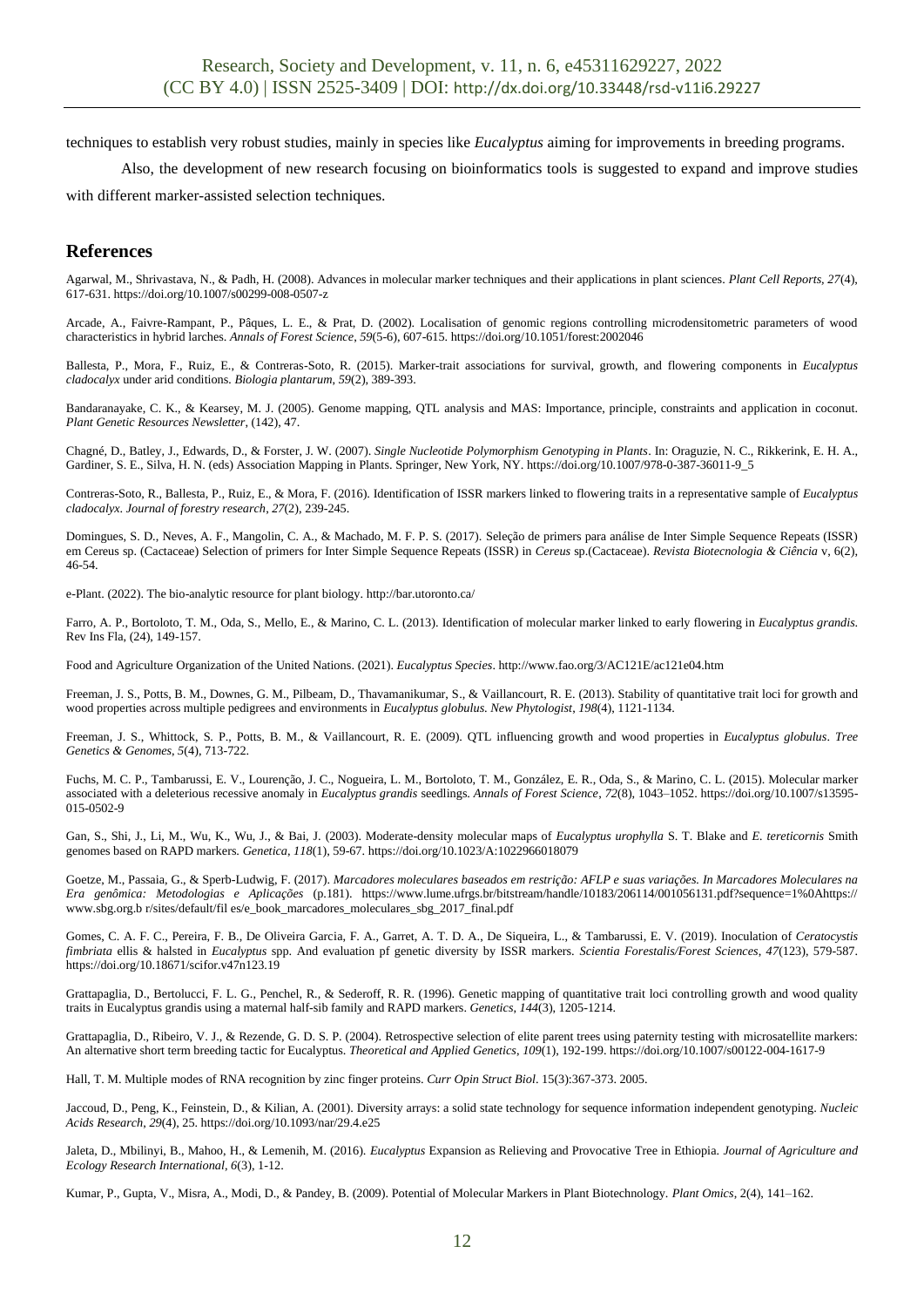Laity, J. H., Lee, B. M., & Wright, P. E. (2001). Zinc finger proteins: new insights into structural and functional diversity. *Current opinion in structural biology*, 11(1), 39-46.

Lee, S. H., Clark, S., & Werf, J. H. J. V. D. (2017). Estimation of genomic prediction accuracy from reference populations with varying degrees of relationship. *PLoS ONE*, *12*(12), 1-22[. https://doi.org/10.1371/journal.pone.0189775](https://doi.org/10.1371/journal.pone.0189775)

Li, F., Zhou, C., Weng, Q., Li, M., Yu, X., Guo, Y., Wang, Y., Zhang, X., & Gan, S. (2015). Comparative genomics analyses reveal extensive chromosome colinearity and novel quantitative trait loci in eucalyptus. *PLoS ONE*, *10*(12).<https://doi.org/10.1371/journal.pone.0145144>

Maldonado, C., Contreras-Soto, R. I., Gerhardt, I. F. S., Amaral, A. T. Jr., & Mora, F. (2018). Stable marker-trait associations for growth across different ages in *Eucalyptus cladocalyx* through the use of microsatellites. *Scientia Forestalis*, *46*(119)[. https://doi.org/10.18671/scifor.v46n119.04](https://doi.org/10.18671/scifor.v46n119.04)

Marques, C. M., Vasquez-Kool, J., Carocha, V. J., Ferreira, J. G., O'Malley, D. M., Liu, B. H., & Sederoff, R. (1999). Genetic dissection of vegetative propagation traits in *Eucalyptus tereticornis* and *E. globulus*. *Theoretical and Applied Genetics*, *99*(6), 936-946[. https://doi.org/10.1007/s001220051400](https://doi.org/10.1007/s001220051400)

Matthews, J. M., & Sunde, M. (2002). Zinc fingers--folds for many occasions. *IUBMB life*, 54(6), 351-355.

Moher, D., Shamseer, L., Clarke, M., Ghersi, D., Liberati, A., Petticrew, M., & Stewart, L. A. (2015). Preferred reporting items for systematic review and meta-analysis protocols (PRISMA-P) 2015 statement. Systematic reviews, 4(1), 1-9. https://doi.org/10.1186/2046-4053-4-1

Mora, F., Arriagada, O., Ballesta, P., & Ruiz, E. (2017). Genetic diversity and population structure of a drought-tolerant species of *Eucalyptus*, using microsatellite markers. *Journal of Plant Biochemistry and Biotechnology*, *26*(3), 274-281.

Naidoo, S., Külheim, C., Zwart, L., Mangwanda, R., Oates, C. N., Visser, E. A., Wilken, F. E., Mamni, T. B., & Myburg, A. A. (2014). Uncovering the defence responses of eucalyptus to pests and pathogens in the genomics age. *Tree Physiology*, *34*(9), 931-943[. https://doi.org/10.1093/treephys/tpu075](https://doi.org/10.1093/treephys/tpu075)

Nicolle, D. (2019). *Classification of the Eucalypts (Angophora, Corymbia and Eucalyptus)*. Version 4.

R Core Team. (2020). *R: A Language and environment for statistical computing*. [Software]. Vienna: R Foundation on Statistical Computing (1.3.1073).

Savelkoul, P. H. M., Aarts, H. J. M., Haas, J., Dijkshoorn, L., Duim, B., Otsen, M., & Lenstra, J. A. (1999). Amplified-fragment length polymorphism analysis: the state of an art. *Journal of clinical microbiology*, *37*(10), 3083-3091.

Shanmugapriya, A., Bachpai, V. K. W., Ganesan, M., & Yasodha, R. (2015)*.* Association analysis for vegetative propagation traits in *Eucalyptus tereticornis* and *Eucalyptus camaldulensis* using simple sequence repeat markers. *Proceedings of the National Academy of Sciences*, India Section B: Biological Sciences, *85*(2), 653-658.

Swiss Institute of Bioinformatics. (2022). The 3D structures of the proteins. https://www.sib.swiss/

Ribeiro, D. O., Silva-Mann, R., Carvalho, S. V. Á., Souza, E. M. S. D., Vasconcelos, M. C., & Blank, A. F. (2017). Genetic variability in *Jatropha curcas* L. from diallel crossing. *Genetics and Molecular Research*, *16*(2): gmr16029651.

Rocha, R. B., Barros, E. G., Cruz, C. D., Rosado, A. M., & Araújo, E. F. (2007). Mapping of QTLs related with wood quality and developmental characteristics in hybrids (*Eucalyptus grandis* x *Eucalyptus urophylla*). *Revista Árvore*, *31*(1), 13-24[. https://doi.org/10.1590/S0100-67622007000100003](https://doi.org/10.1590/S0100-67622007000100003)

Rosado, T. B., Tomaz, R. S., Ribeiro Junior, M. F., Rosado, A. M., Guimarães, L. M. D. S., Araújo, E. F. D., & Cruz, C. D. (2010). Detection of QTL associated with rust resistance using IBD-based methodologies in exogamic *Eucalyptus* spp. populations. *Crop Breeding and Applied Biotechnology*, 10, 321- 328.

Sansaloni, C., Petroli, C., Jaccoud, D., Carling, J., Detering, F., Grattapaglia, D., & Kilian, A. (2011). Diversity Arrays Technology (DArT) and nextgeneration sequencing combined: genome-wide, high throughput, highly informative genotyping for molecular breeding of Eucalyptus. *BMC Proceedings*, *5*(7), 1-2[. https://doi.org/10.1186/1753-6561-5-s7-p54](https://doi.org/10.1186/1753-6561-5-s7-p54)

Samal, B., Vanapalli, K. R., Dubey, B. K., Bhattacharya, J., Chandra, S., & Medha, I. (2021). Influence of process parameters on thermal characteristics of char from co-pyrolysis of eucalyptus biomass and polystyrene: Its prospects as a solid fuel. *Energy*, 232, 121050.

Sarkis-Onofre, R., Catalá-López, F., Aromataris, E., & Lockwood, C. (2021). How to properly use the PRISMA Statement. Systematic Reviews, 10(1), 1-3. https://doi.org/10.1186/s13643-021-01671-z

Silva-Mann, R., Vieira, M. G., Machado, J. C., Bernardino Filho, J. R., Salgado, K. C., & Stevens, M. R. (2005). AFLP markers differentiate isolates of *Colletotrichum gossypii* from *C. gossypii* var. cephalosporioides. *Fitopatologia Brasileira*, 30, 169-172.

Souza, D. C. L. (2015). Técnicas moleculares para caracterização e conservação de plantas medicinais e aromáticas: uma revisão. *Revista Brasileira de Plantas Medicinais*, *17*(3), 495-503[. https://doi.org/10.1590/1983-084X/13\\_071](https://doi.org/10.1590/1983-084X/13_071)

Souza, G. A., Carvalho, M. R.O., Martins, E. R., Guedes, R. N. C., & Oliveira, L. O. (2008). Diversidade genética estimada com marcadores ISSR em populações brasileiras de *Zabrotes subfasciatus*. *Pesquisa Agropecuária Brasileira*, *43*(7), 843-849[. https://doi.org/10.1590/S0100-204X2008000700008](https://doi.org/10.1590/S0100-204X2008000700008)

Thamarus, K., Groom, K., Bradley, A., Raymond, C. A., Schimleck, L. R., Williams, E. R., & Moran, G. F. (2004)*.* Identification of quantitative trait loci for wood and fibre properties in two full-sib pedigrees of *Eucalyptus globulus*. *Theoretical and Applied Genetics*, *109*(4), 856-864.

Thamarus, K., Groom, K., Murrell, J., Byrne, M., & Moran, G. (2002). A genetic linkage map for *Eucalyptus globulus* with candidate loci for wood, fiber, and floral traits. *Theoretical and Applied Genetics*, *104*, 379-387.

Theoretical and Applied Genetics. *International Journal of Plant Breeding Research*[. https://www.springer.com/journal/122/aims-and-scope](https://www.springer.com/journal/122/aims-and-scope)